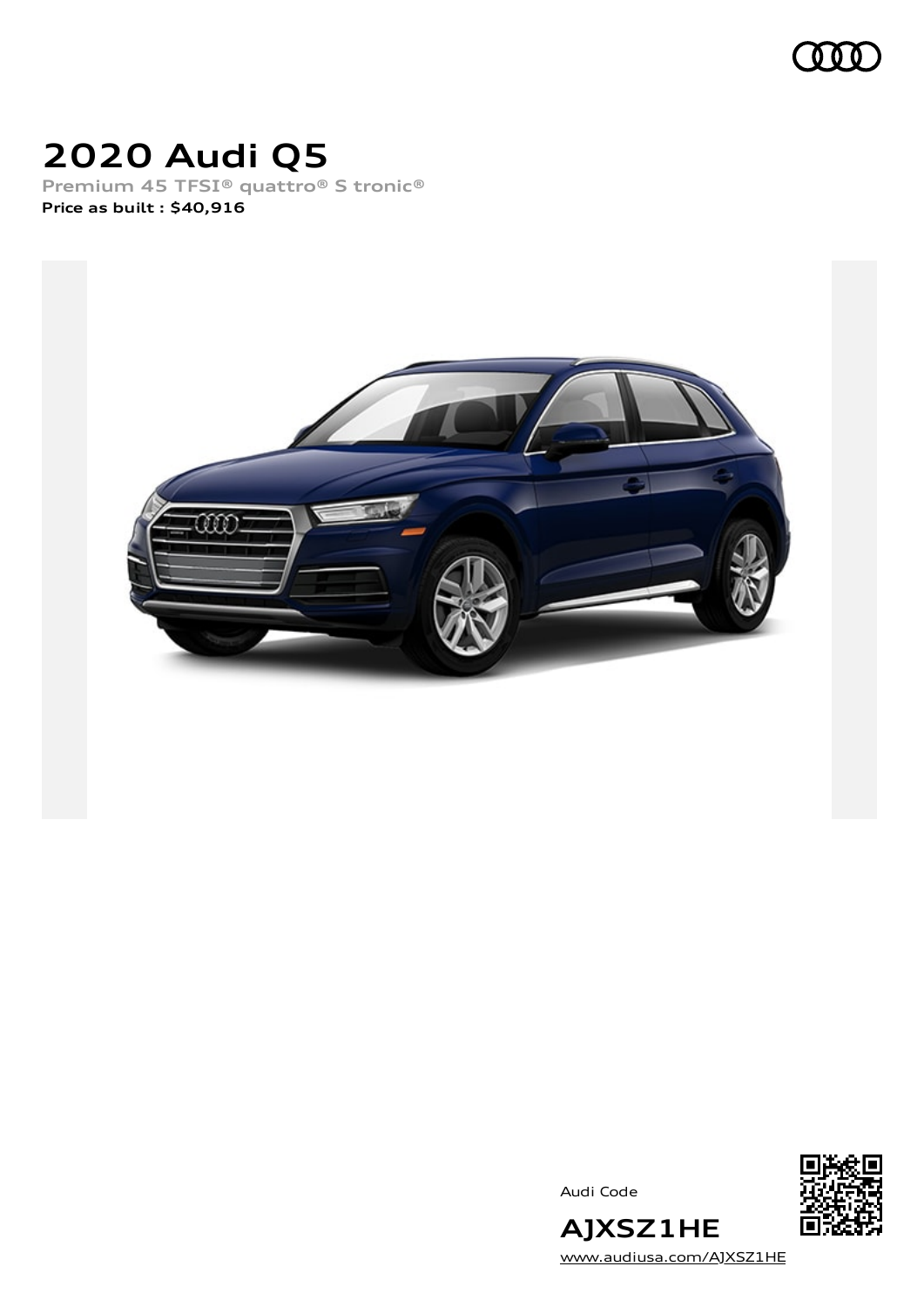# **Summary**

**Audi 2020 Audi Q5** Premium 45 TFSI® quattro® S tronic®

**Price as buil[t](#page-8-0)** \$40,916

### **Exterior colour**

Navarra Blue metallic

### **Interior colour**

| Seats     | Black        |
|-----------|--------------|
| Dashboard | <b>Black</b> |
| Carpet    | <b>Black</b> |
| Headliner | Gray         |

### **Technical Specifications**

| Engine type                  | 2.0-liter four-cylinder                       |
|------------------------------|-----------------------------------------------|
| stroke                       | Displacement/Bore and 1,984/82.5 x 92.8 cc/mm |
| Torque                       | 273 lb-ft@rpm                                 |
| Top track speed              | 130 mph mph                                   |
| Acceleration (0 - 60<br>mph) | 5.9 seconds seconds                           |
| Recommended fuel             | Premium                                       |



### **Further Information**

| Type of vehicle | Used car    |
|-----------------|-------------|
| Mileage         | 2,000 miles |
| Warranty        | N٥          |

### **Audi Code** AJXSZ1HE

**Your configuration on www.audiusa.com** [www.audiusa.com/AJXSZ1HE](https://www.audiusa.com/AJXSZ1HE)

**Commission number** 4f12675e0a0e0ae764ac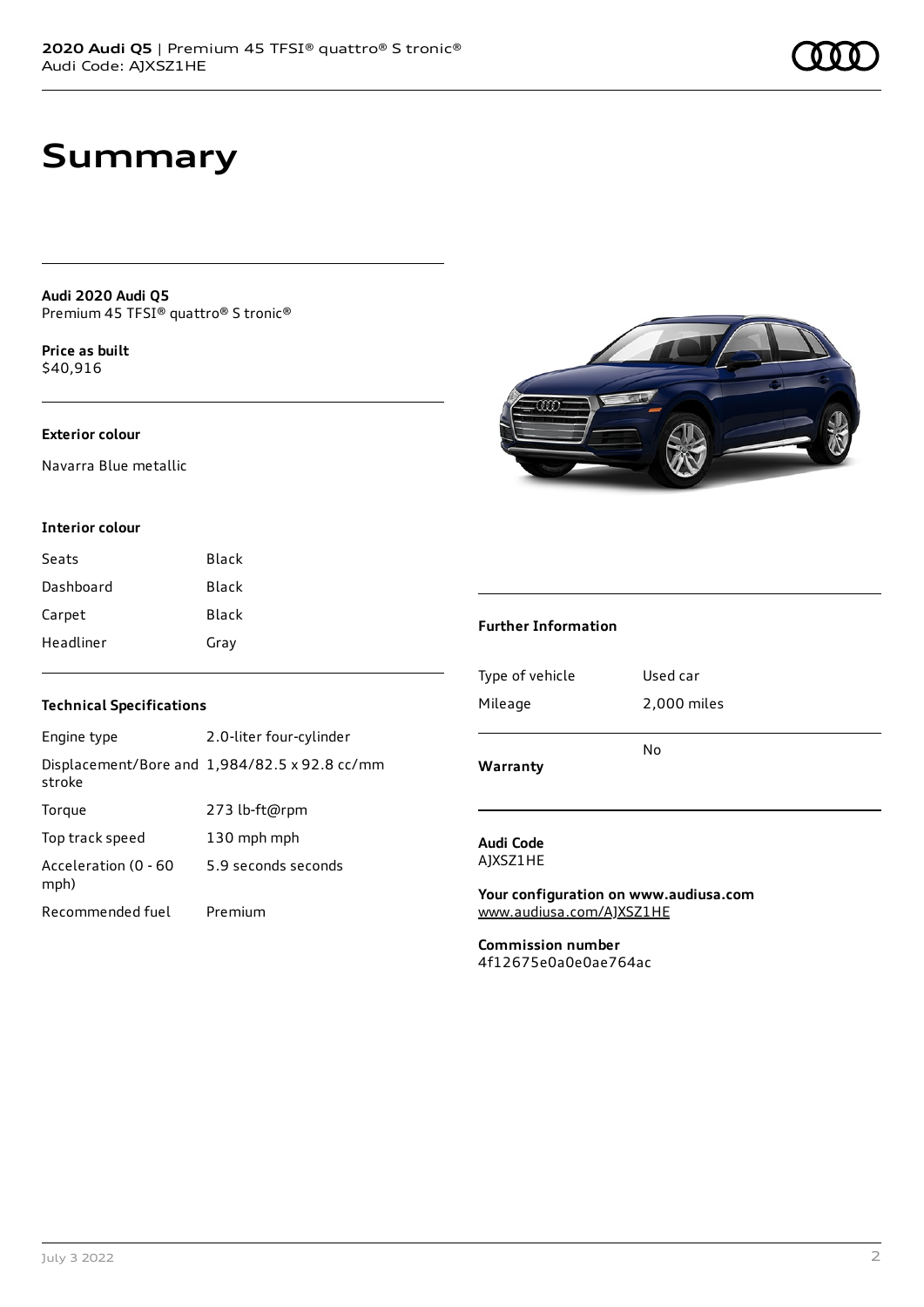

# **Standard features**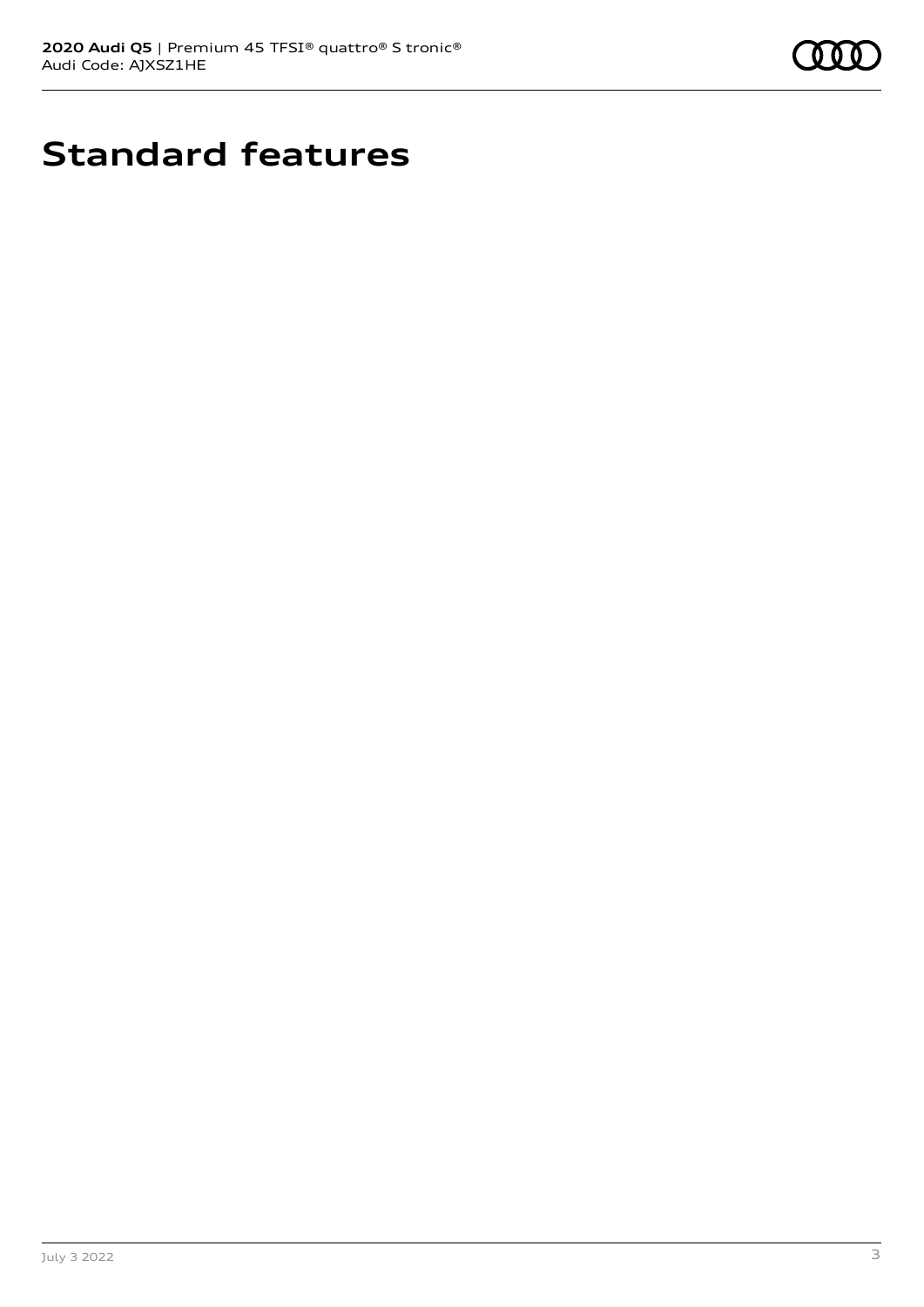# **Dealer remarks**

This Audi won't be on the lot long!

You'll appreciate its safety and technology features! A turbocharger is also included as an economical means of increasing performance. With less than 2,000 miles on the odometer, this 4 door sport utility vehicle prioritizes comfort, safety and convenience. Audi infused the interior with top shelf amenities, such as: automatic dimming door mirrors, a power rear cargo door, and leather upholstery. Smooth gearshifts are achieved thanks to the 2 liter 4 cylinder engine, and for added security, dynamic Stability Control supplements the drivetrain.

We pride ourselves in the quality that we offer on all of our vehicles. Stop by our dealership or give us a call for more information.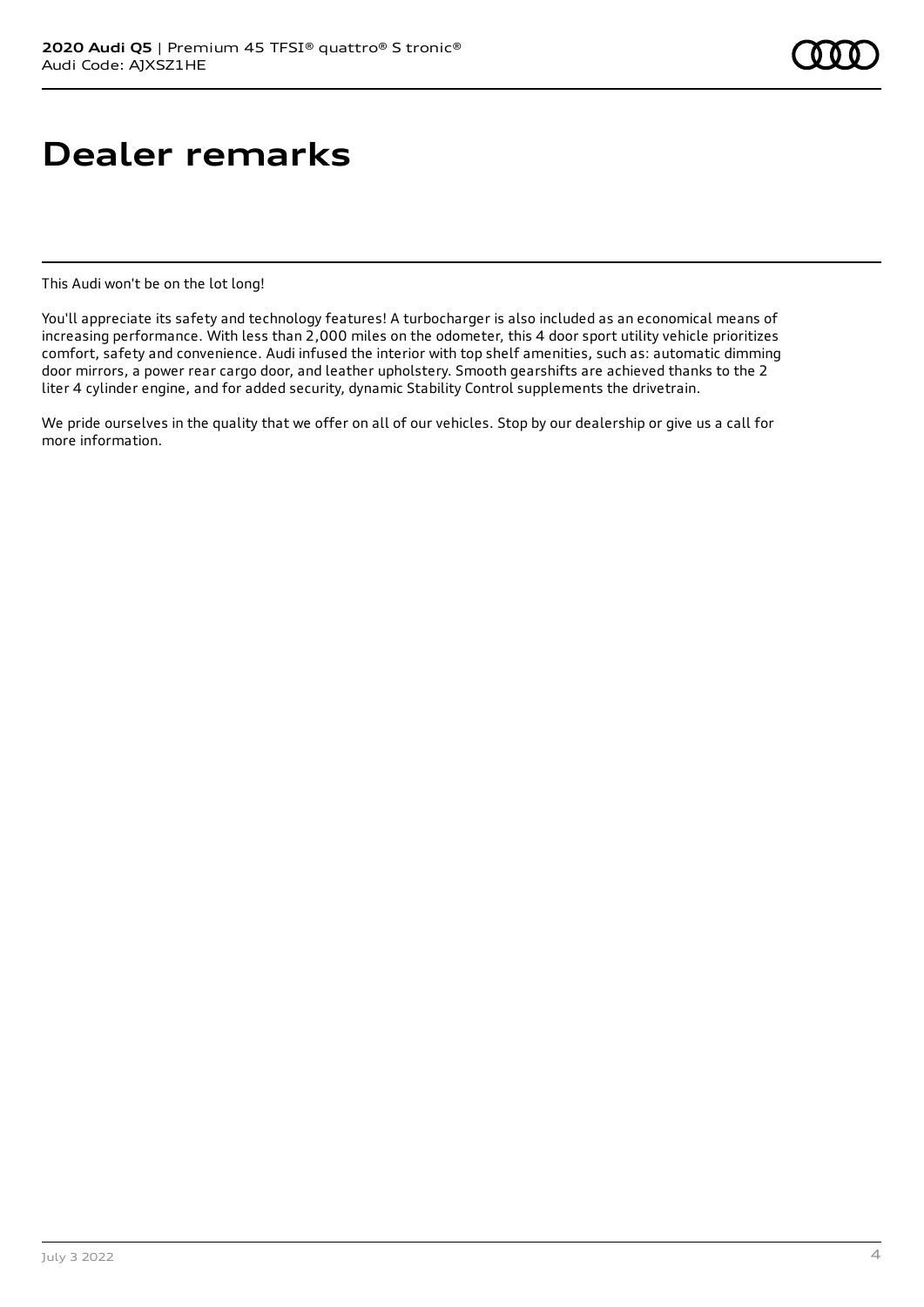# **Technical Specifications**

### **Engineering | Performance**

| Engine type                                 | 2.0-liter four-cylinder                       | Steering type                              | Electromechanical power steering                                     |
|---------------------------------------------|-----------------------------------------------|--------------------------------------------|----------------------------------------------------------------------|
| Power Level                                 | 45                                            |                                            | system                                                               |
| Displacement                                | 2.01                                          | Turning diameter, curb- 38.4 ft<br>to-curb |                                                                      |
| Max. output ps/hp                           | 248 @ rpm                                     | Steering ratio                             | 15.8:1                                                               |
| Towing capacity                             | 4,400-lb lb                                   |                                            |                                                                      |
| Torque                                      | 273 lb-ft@rpm                                 | Suspension                                 |                                                                      |
| Valvetrain                                  | 16-valve DOHC with Audi valvelift<br>system   | Front axle                                 | Five-link front suspension                                           |
| Acceleration (0 - 60<br>mph)                | 5.9 seconds seconds                           | Rear axle                                  | Five-link rear suspension                                            |
| Engine block                                | Cast-iron                                     |                                            |                                                                      |
| Induction/fuel injection Turbocharged/TFSI® |                                               | <b>Brakes</b>                              |                                                                      |
| Cylinder head                               | Aluminum-alloy                                | Front brakes                               | 13.3 (ventilated disc) in                                            |
| stroke                                      | Displacement/Bore and 1,984/82.5 x 92.8 cc/mm | Rear brakes                                | 13.0 (ventilated disc) in                                            |
| Top track speed                             | 130 mph mph                                   | <b>Body</b>                                |                                                                      |
| <b>Electrical system</b>                    |                                               | Material                                   | Multi-material body construction<br>(steel and aluminum composition) |
| Alternator                                  | 110-150 A                                     |                                            |                                                                      |
| Battery                                     | 420 A/75 Ah                                   | <b>Warranty   Maintenance</b>              |                                                                      |
| <b>Transmission   Drivetrain</b>            |                                               | Warranty                                   | 4-year/50,000-mile Audi New<br>Vehicle Limited Warranty              |

**Steering**

Drivetrain type quattro® all-wheel drive with ultra® technology Transmission Seven-speed S tronic® dual-clutch automatic transmission



### **(1/2)**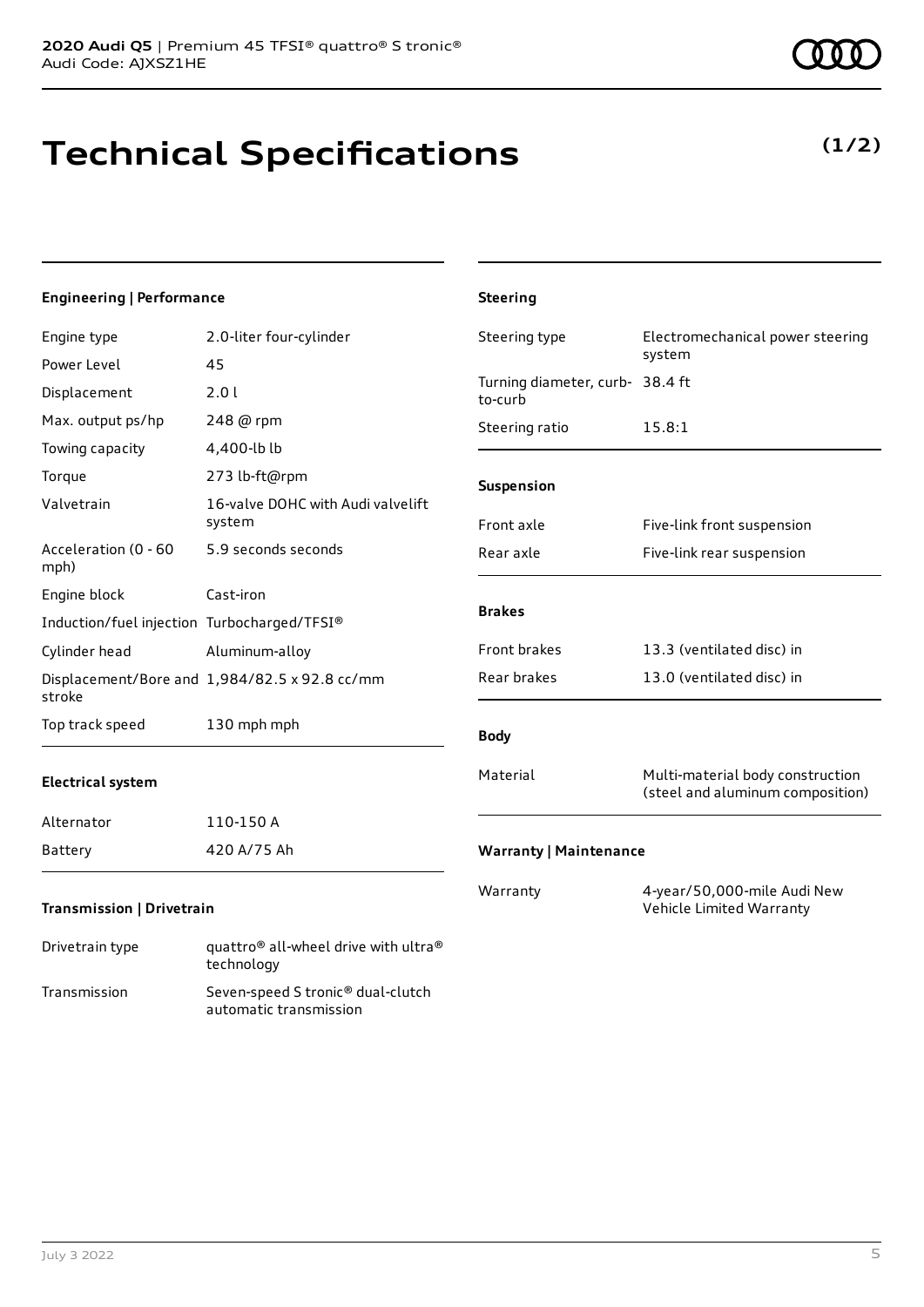# **Technical Specifications**

### **Exterior Measurements**

| Height                           | 65.3 in    |
|----------------------------------|------------|
| Overall width without<br>mirrors | 74.5 in    |
| Length                           | 183.6 in   |
| Wheelbase                        | $111.0$ in |
| Drag coefficient                 | 0.32 Cw    |
| Overall width with<br>mirrors    | 84.3 in    |
| Track rear                       | 63.3 in    |
| Track front                      | 63.6 in    |
| Curb weight                      | 4045 lb    |
| Ground clearance,<br>loaded      | 8.2 in     |

### **Interior measurements**

| Seating capacity                          | 5                      |
|-------------------------------------------|------------------------|
| Shoulder room, rear                       | 56.5 in                |
| Head room with front<br>sunroof           | 40.2 in                |
| Leg room, rear                            | 37.8 in                |
| Shoulder room, front                      | 57.7 in                |
| Head room with rear<br>sunroof            | 37.7 in                |
| Head room, rear                           | 39.3 in                |
| Leg room, front                           | 41.0 in                |
| Head room, front                          | 41.7 in                |
| Cargo volume, rear<br>seatbacks up/folded | 25.1/53.1 cu ft, cu ft |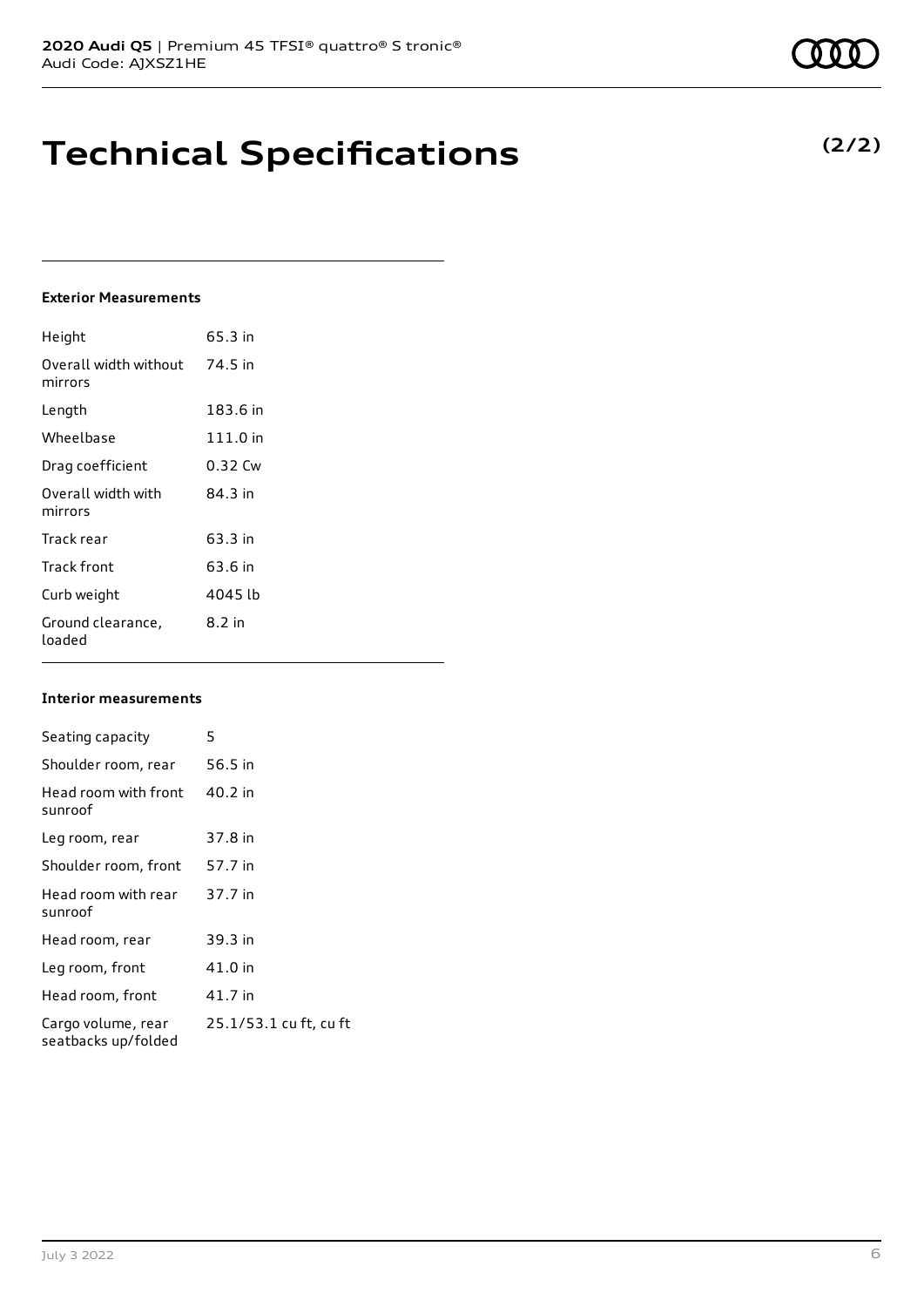### **Consumption- and emission**

### **Consumption by NEDC**

| urban       | 22 mpg |
|-------------|--------|
| extra-urban | 28 mpg |
| combined    | 24 mpg |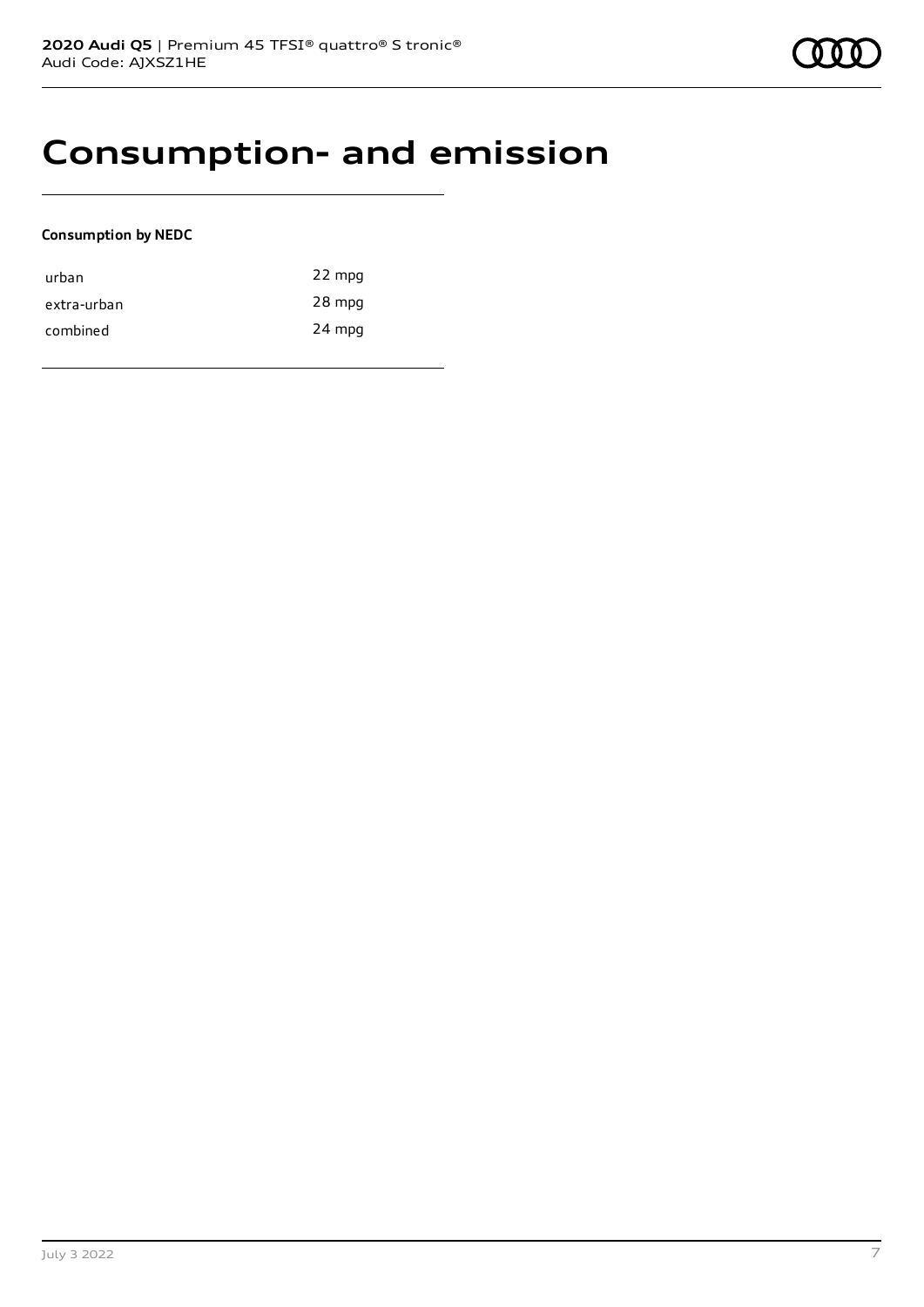

## **Contact**

Dealer **Audi Palo Alto**

1730 Embarcadero Rd 94303 Palo Alto CA

Phone: 6508566300 FAX: 6508562337

www: [https://www.audipaloalto.com](https://www.audipaloalto.com/)